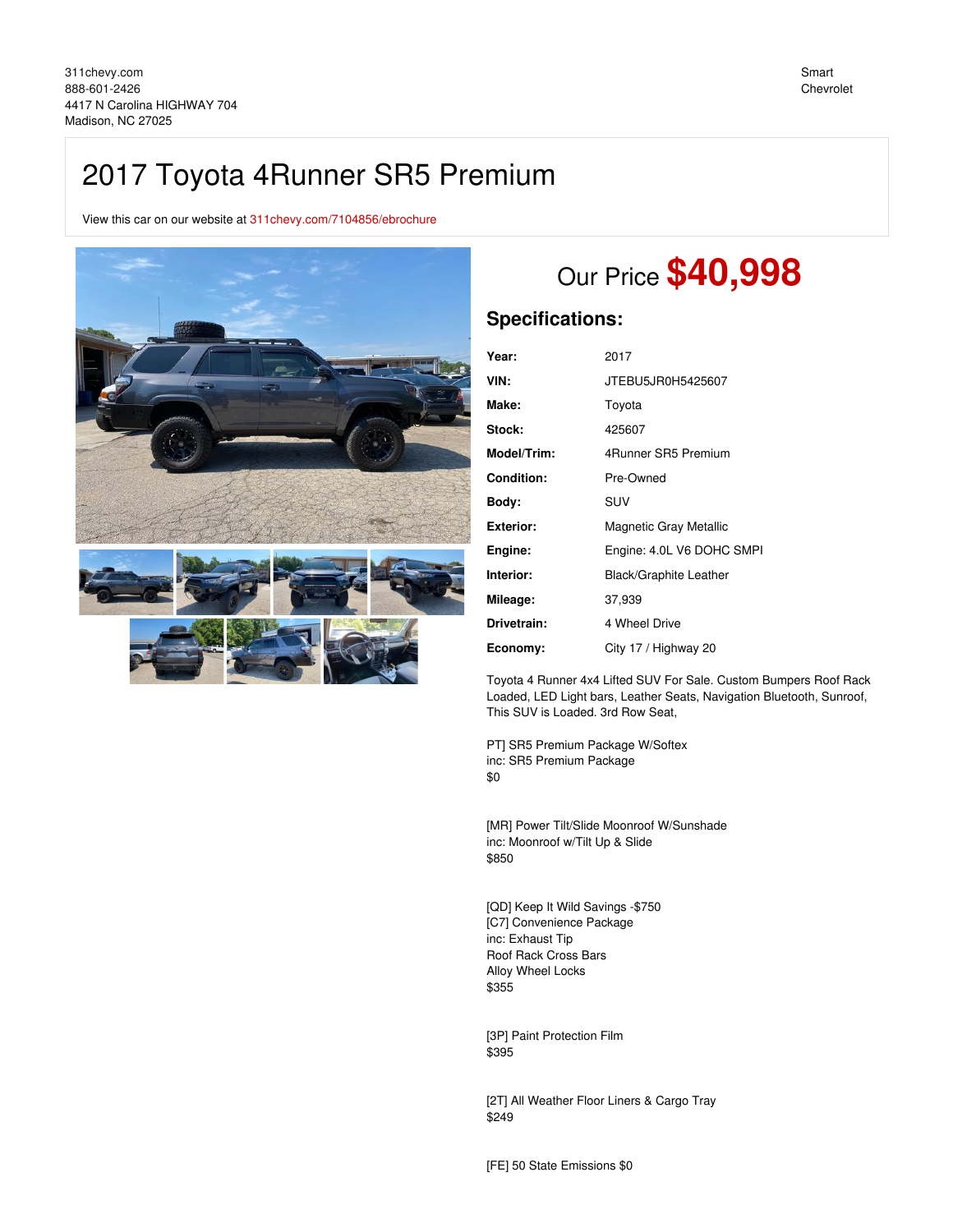[TI] Sof Tex?? Trimmed 50/50 Split Fold Flat Third Row Seat And Sliding Second Row With Passenger Side One Touch Access To Third Row Seat \$1,085

[D5] Door Edge Guards \$79

Original Shipping Charge \$995

YOU CAN TEXT US AT 855-440-1126

Don't Worry about Getting out in Public We Can Ship this to your Door

We Can Finance and Ship This Vehicle to your Door Never Come in the Store!

You can Fill out a Free Super Quick Pre-Approval Credit Application here!

https://www.smartchevrolet.com/finance/apply-for-financing/

We Use Over 40 banks a Credit Unions For the Lowest Rates Possible For All Types Of Credit!

YOU CAN TEXT US AT 855-440-1126

We Will Buy your Car, Truck, RV, Airplane, Anything

Over 400 Used Cars For Sale Over 40 Diesels trucks for sale.

COLLECTIONS, JUDGEMENTS, DIVORCE NO PROBLEM!

TRADE-INS WELCOME! WE BUY CARS Everyday, Even if you don't buy Ours!

If you are looking for cars or trucks For Sale Near me, Don't worry we Ship to your door

We Will Trade or Buy anything of any value, Cars, trucks, boats, guns, Rv's campers Horse trailers, anything!

2017 Toyota 4Runner SR5 Premium Smart Chevrolet - 888-601-2426 - View this car on our website a[t311chevy.com/7104856/ebrochure](https://311chevy.com/vehicle/7104856/2017-toyota-4runner-sr5-premium-madison-nc-27025/7104856/ebrochure)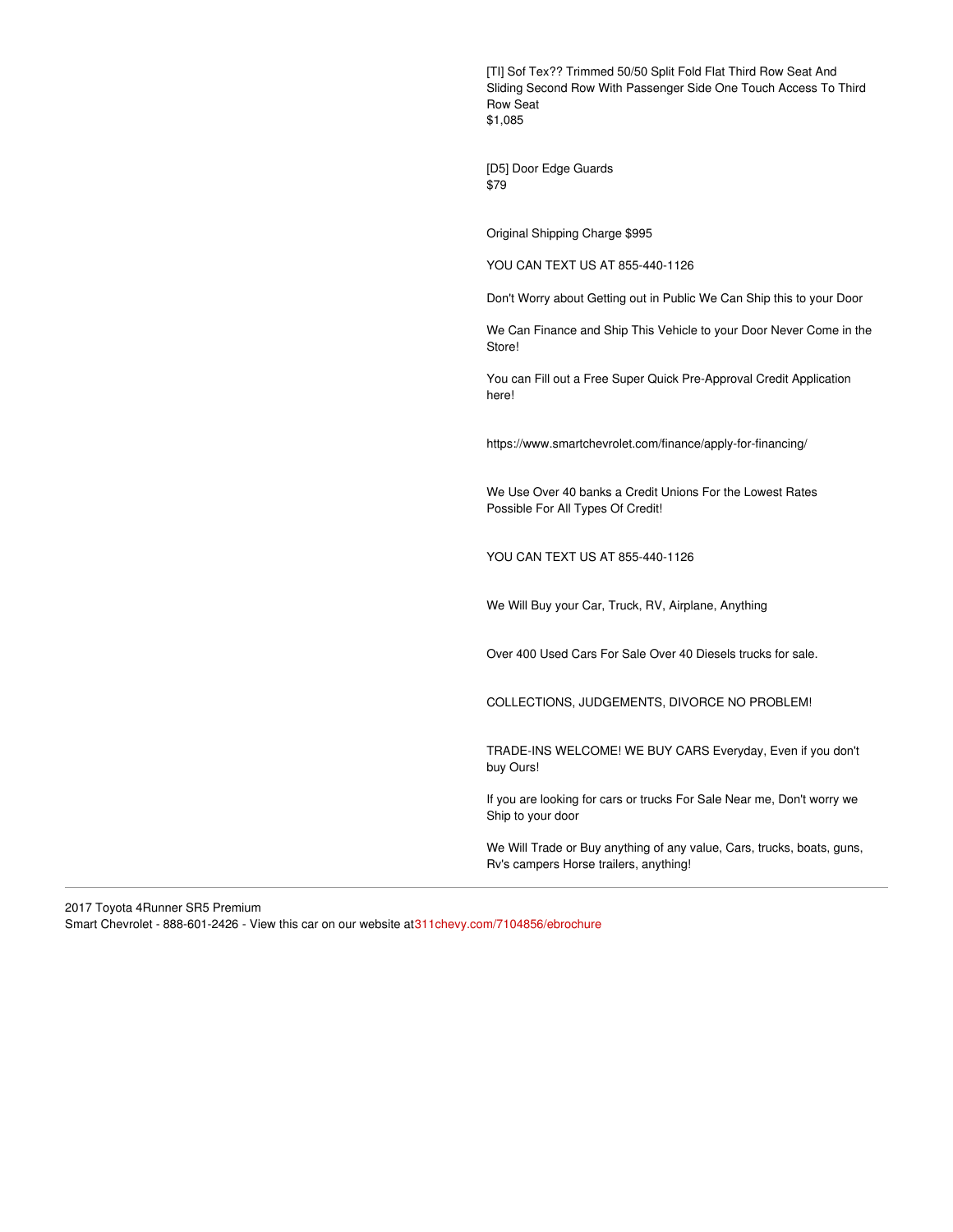

#### 2017 Toyota 4Runner SR5 Premium

Smart Chevrolet - 888-601-2426 - View this car on our website a[t311chevy.com/7104856/ebrochure](https://311chevy.com/vehicle/7104856/2017-toyota-4runner-sr5-premium-madison-nc-27025/7104856/ebrochure)

## **Installed Options**

### **Interior**

- Heated Front Bucket Seats -inc: 8-way power-adjustable driver's seat w/power lumbar support and 4-way power-adjustable front passenger seat
- 8-Way Driver Seat- 4-Way Passenger Seat
- 40-20-40 Folding Split-Bench Front Facing Manual Reclining Fold Forward Seatback Rear Seat
- Manual Tilt/Telescoping Steering Column
- Gauges -inc: Speedometer, Odometer, Engine Coolant Temp, Tachometer, Trip Odometer and Trip Computer
- Power Rear Windows and Fixed 3rd Row Windows
- Entune Selective Service Internet Access- Leather Steering Wheel- Front Cupholder
- Rear Cupholder- 5 12V DC Power Outlets- Compass- Valet Function
- Remote Keyless Entry w/Integrated Key Transmitter, 4 Door Curb/Courtesy, Illuminated Entry, Illuminated Ignition Switch and Panic Button
- Cruise Control w/Steering Wheel Controls
- HVAC -inc: Underseat Ducts and Console Ducts Manual Air Conditioning
- Locking Glove Box- Driver Foot Rest- Full Cloth Headliner- Leatherette Door Trim Insert
- Interior Trim -inc: Metal-Look Instrument Panel Insert, Metal-Look Door Panel Insert, Metal-Look Console Insert and Metal-Look Interior Accents
- Leather Gear Shifter Material- Softex Synthetic Leather Seat Trim
- Day-Night Rearview Mirror
- Driver And Passenger Visor Vanity Mirrors w/Driver And Passenger Illumination, Driver And Passenger Auxiliary Mirror
- Auto-Dimming Rearview Mirror
- Full Floor Console w/Covered Storage, Mini Overhead Console w/Storage, 5 12V DC Power Outlets and 1 120V AC Power Outlet
- Front Map Lights- Fade-To-Off Interior Lighting- Full Carpet Floor Covering
- Carpet Floor Trim- Cargo Space Lights- Entune Safety Connect Tracker System
- FOB Controls -inc: Windows- Garage Door Opener
- Instrument Panel Covered Bin, Driver / Passenger And Rear Door Bins
- Power 1st Row Windows w/Front And Rear 1-Touch Up/Down Delayed Accessory Power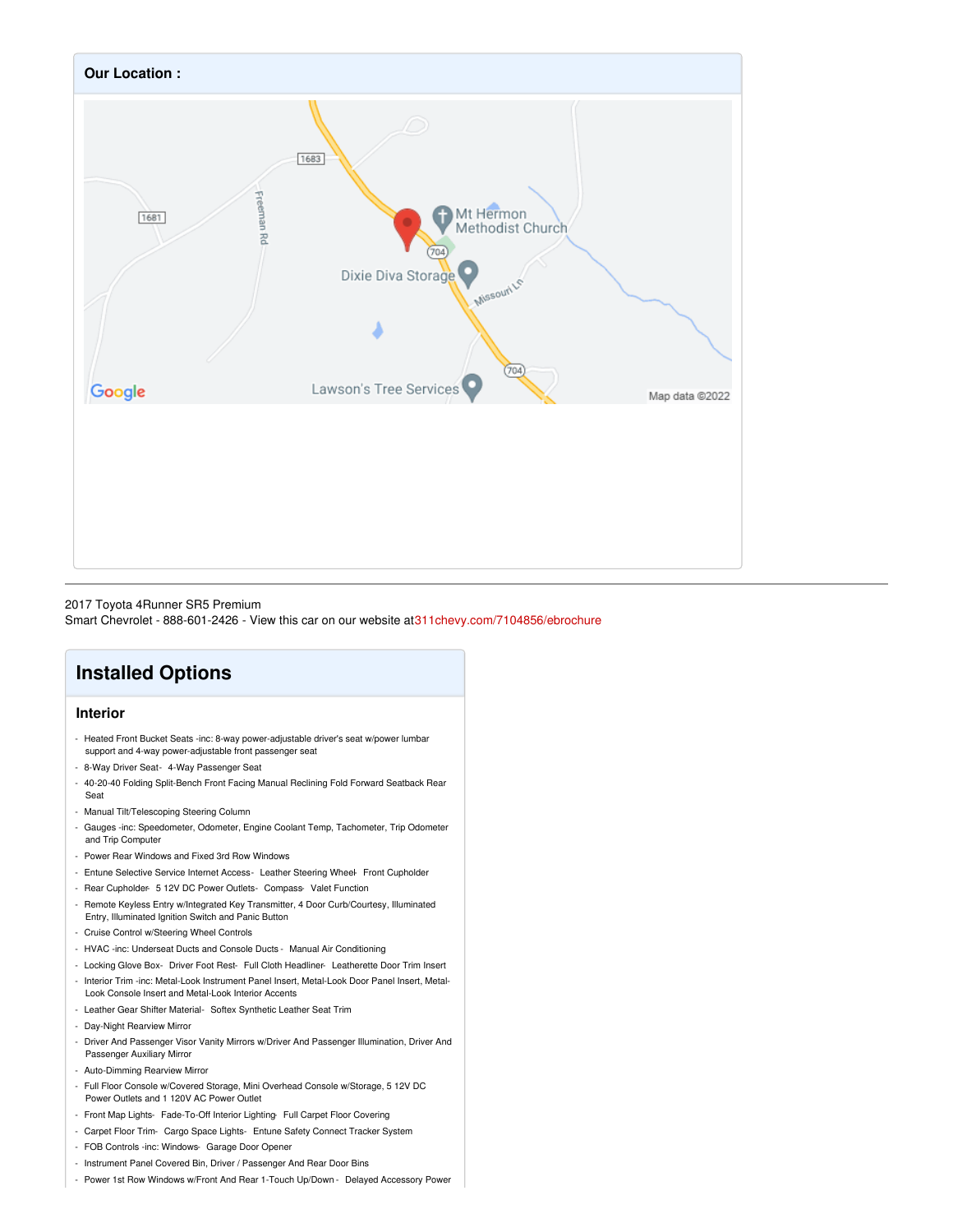- Power Door Locks w/Autolock Feature- Systems Monitor- Trip Computer
- Outside Temp Gauge- Analog Appearance
- Manual Anti-Whiplash Adjustable Front Head Restraints and Manual Adjustable Rear Head Restraints
- Front Center Armrest and Rear Center Armrest- 2 Seatback Storage Pockets
- Perimeter Alarm- Engine Immobilizer
- 5 12V DC Power Outlets and 1 120V AC Power Outlet Air Filtration

#### **Exterior**

- Wheels: 17" x 7.0" 6-Spoke Alloy Tires: P265/70R17 Mud & Snow- Steel Spare Wheel
- Full-Size Spare Tire Stored Underbody w/Crankdown- Clearcoat Paint
- Body-Colored Front Bumper w/1 Tow Hook- Body-Colored Rear Step Bumper
- Chrome Bodyside Insert, Rocker Panel Extensions and Body-Colored Fender Flares - Chrome Door Handles
- Black Side Windows Trim, Black Front Windshield Trim and Black Rear Window Trim
- Power Side Mirrors w/Manual Folding and Turn Signal Indicator
- Body Color Heated Mirrors- Power Rear Window w/Fixed Interval Wiper and Defroster
- Deep Tinted Glass- Variable Intermittent Wipers w/Heated Wiper Park
- Fully Galvanized Steel Panels- Lip Spoiler- Splash Guards- Grille w/Body-Colored Bar
- Liftgate Rear Cargo Access- Tailgate/Rear Door Lock Included w/Power Door Locks
- Roof Rack Rails Only- Front Fog Lamps- Perimeter/Approach Lights- LED Brakelights
- Auto Off Projector Beam Halogen Daytime Running Headlamps

### **Safety**

- Heated Front Bucket Seats -inc: 8-way power-adjustable driver's seat w/power lumbar support and 4-way power-adjustable front passenger seat
- 8-Way Driver Seat- 4-Way Passenger Seat
- 40-20-40 Folding Split-Bench Front Facing Manual Reclining Fold Forward Seatback Rear Seat
- Manual Tilt/Telescoping Steering Column
- Gauges -inc: Speedometer, Odometer, Engine Coolant Temp, Tachometer, Trip Odometer and Trip Computer
- Power Rear Windows and Fixed 3rd Row Windows
- Entune Selective Service Internet Access- Leather Steering Wheel- Front Cupholder
- Rear Cupholder- 5 12V DC Power Outlets- Compass- Valet Function
- Remote Keyless Entry w/Integrated Key Transmitter, 4 Door Curb/Courtesy, Illuminated Entry, Illuminated Ignition Switch and Panic Button
- Cruise Control w/Steering Wheel Controls
- HVAC -inc: Underseat Ducts and Console Ducts Manual Air Conditioning
- Locking Glove Box- Driver Foot Rest- Full Cloth Headliner- Leatherette Door Trim Insert
- Interior Trim -inc: Metal-Look Instrument Panel Insert, Metal-Look Door Panel Insert, Metal-Look Console Insert and Metal-Look Interior Accents
- Leather Gear Shifter Material- Softex Synthetic Leather Seat Trim
- Day-Night Rearview Mirror
- Driver And Passenger Visor Vanity Mirrors w/Driver And Passenger Illumination, Driver And Passenger Auxiliary Mirror
- Auto-Dimming Rearview Mirror
- Full Floor Console w/Covered Storage, Mini Overhead Console w/Storage, 5 12V DC Power Outlets and 1 120V AC Power Outlet
- Front Map Lights- Fade-To-Off Interior Lighting- Full Carpet Floor Covering
- Carpet Floor Trim- Cargo Space Lights- Entune Safety Connect Tracker System
- FOB Controls -inc: Windows- Garage Door Opener
- Instrument Panel Covered Bin, Driver / Passenger And Rear Door Bins
- Power 1st Row Windows w/Front And Rear 1-Touch Up/Down Delayed Accessory Power
- Power Door Locks w/Autolock Feature- Systems Monitor- Trip Computer
- Outside Temp Gauge- Analog Appearance
- Manual Anti-Whiplash Adjustable Front Head Restraints and Manual Adjustable Rear Head **Restraints**
- Front Center Armrest and Rear Center Armrest- 2 Seatback Storage Pockets
- Perimeter Alarm- Engine Immobilizer
- 5 12V DC Power Outlets and 1 120V AC Power Outlet Air Filtration

### **Mechanical**

- Engine: 4.0L V6 DOHC SMPI- Transmission: Electronic 5-Speed Automatic w/OD
- 3.727 Axle Ratio- GVWR: 6,300 lbs
- Transmission w/Sequential Shift Control and Oil Cooler- Manual Transfer Case
- Part And Full-Time Four-Wheel Drive- 72-Amp/Hr 750CCA Maintenance-Free Battery
- Class III Towing Equipment -inc: Hitch Trailer Wiring Harness- Skid Plate
- 1625# Maximum Payload- Gas-Pressurized Shock Absorbers
- Front And Rear Anti-Roll Bars- Hydraulic Power-Assist Speed-Sensing Steering
- 23 Gal. Fuel Tank- Single Stainless Steel Exhaust- Auto Locking Hubs